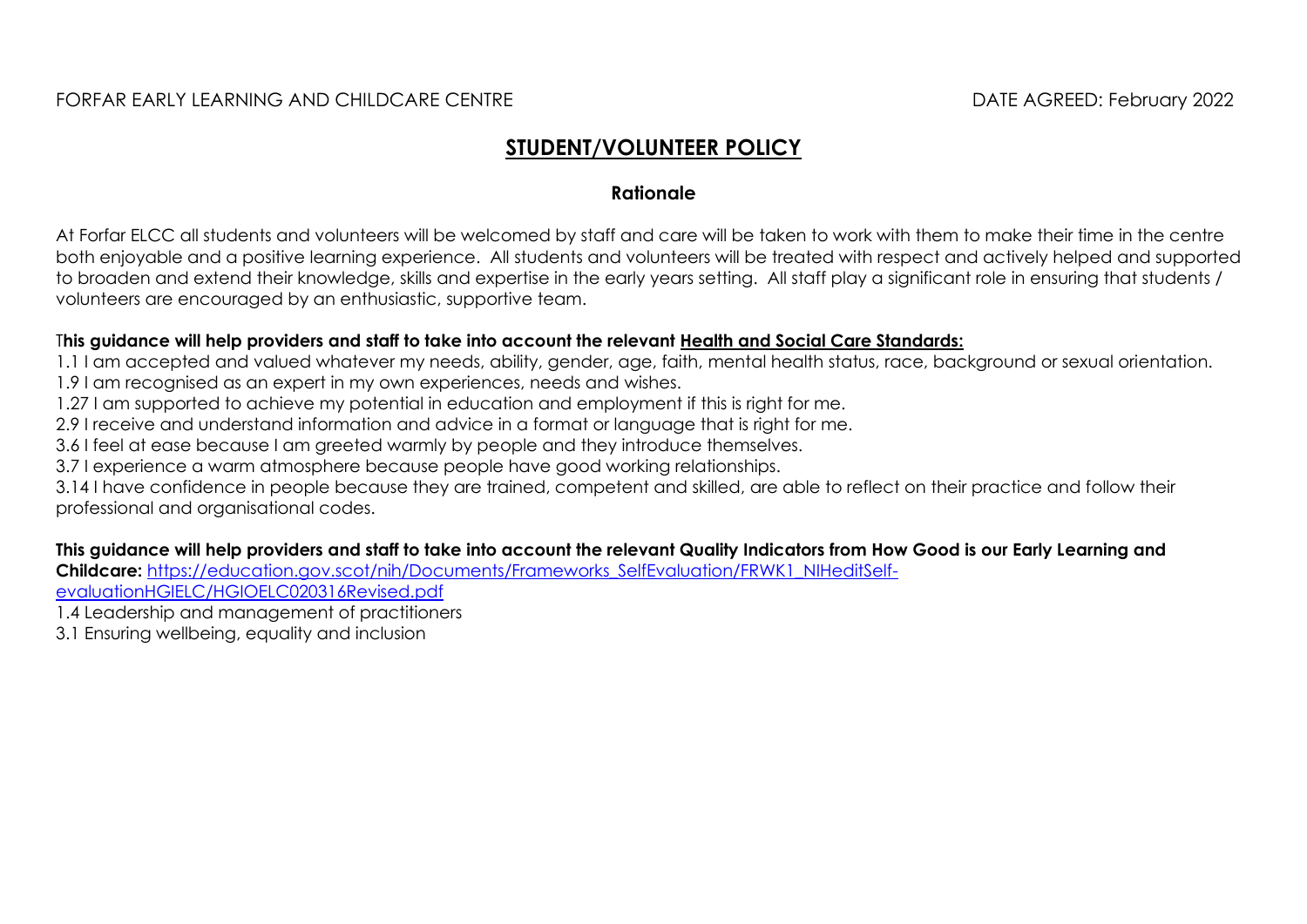### FORFAR EARLY LEARNING AND CHILDCARE CENTRE **External and the set of the CENTRE** DATE AGREED: February 2022

## **This policy will be monitored by / through:** feedback and policy review

| This policy will be reviewed in: | 6 months    |
|----------------------------------|-------------|
| Review Date:                     | August 2022 |
| Reviewed By:                     | Management  |